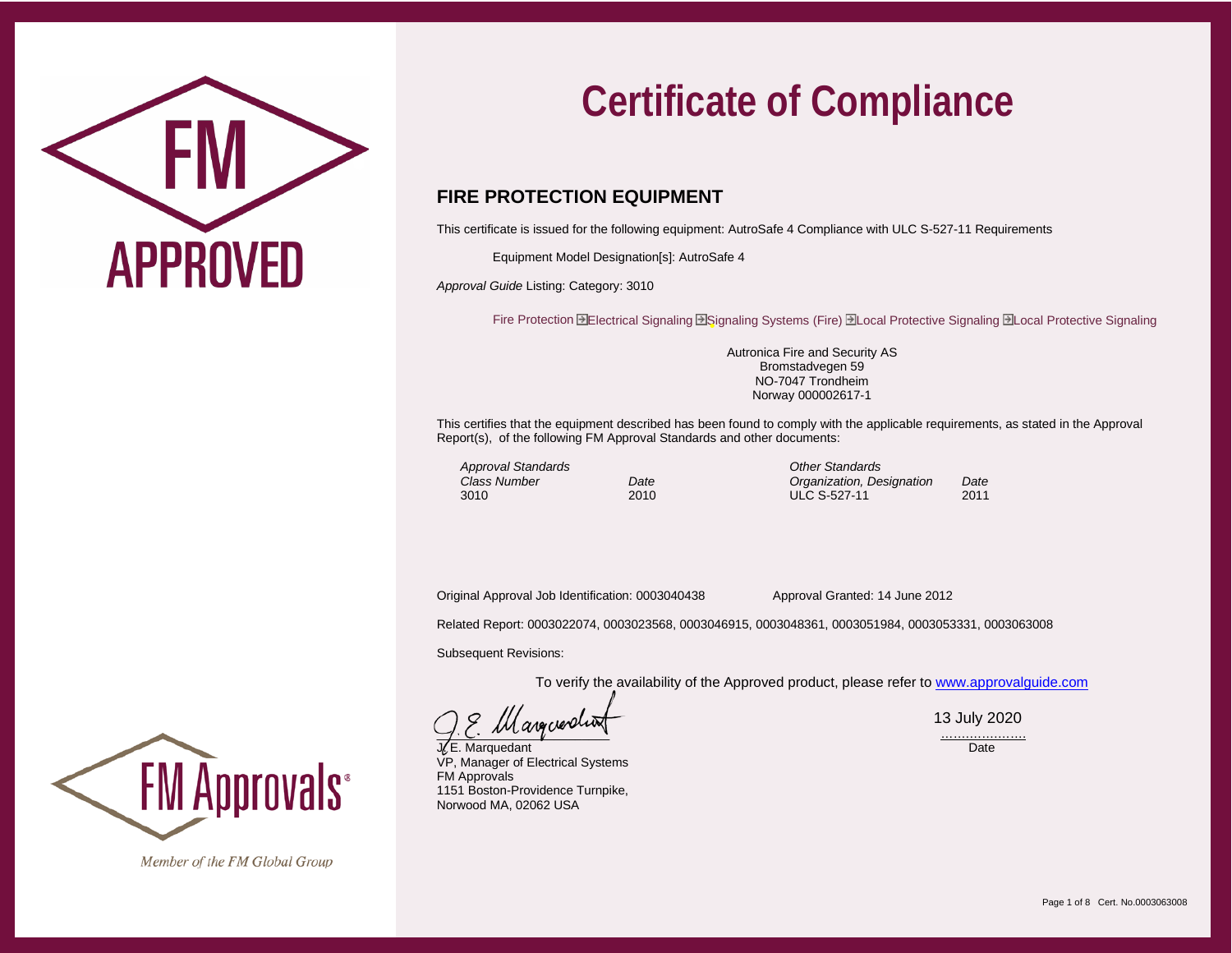

## **Autro Safe Interactive Fire Detection System**

## **Autro Safe Interactive Fire Detection System consisting of:**

#### **Fire Alarm Control Panel BS-420, BS-420M, BS-420G, BS-420G2**

control and monitor - alarm and system features SLC – 6 max., Class X, 512 devices per panel. Supports - maximum 12 modules, six loops and a total of 512 devices. 2 Ethernet ports 2 USB host ports 1 RS-232, RS-422 or RS-485 serial port for communication with FM Approved third party equipment 1 AutroFieldBus (AFB) interface 1 AlCom+ interface FailSafe relay output, optional NC or NO, 30V/1A Power redundancy Modules included in panel: BSS-310A PSU module 24V/840mA BSL-310 Communication module, RS-232.

#### **Controller BC-420, BC-420G2, BC-440 BC-440G2**

SLC – 6 max., Class X, 512 devices per panel.

Supports - maximum 12 modules. 2 Ethernet ports 2 USB host ports 1 RS-232, RS-422 or RS-485 serial port for communication with FM Approved third party equipment 1 AutroFieldBus (AFB) interface 1 AlCom+ interface FailSafe relay output, optional NC or NO, 30V/1A Power redundancy Modules included in controller: BSS-310A PSU module 24V/840mA BSL-310 Communication module, RS-232. Controller Board BSA-400A 24VDC.

#### **Optional Modules:**

SLC driver Module, BSD-310(N) / BSD-311, output 24VDC, 100mA/200mA

Output Module, Monitored, BSB-310A, 4 outputs 24VDC 1A, (Max. total 3A Output Module, BSJ-310, open collector output 24VDC 100mA Input Module, BSE-310, 4 Monitored inputs for signaling normal, alarm, shorted or broken line. Input Module, BSE-320, 8 Non monitored inputs for clean contact signal. Dual Power monitoring module BSS-311, 2 inputs 24VDC, 2 outputs monitored 24VDC **Operator Panel BS-430, BS-430G2** SLC – 6 max., Class X, 512 devices per panel. Control and monitor - alarm and system features 2 Ethernet ports 2 USB host ports 1 serial port for the std. detection loop communication protocol 1 RS-232, RS-422 or RS-485 serial port for communication with FM Approved third party equipment

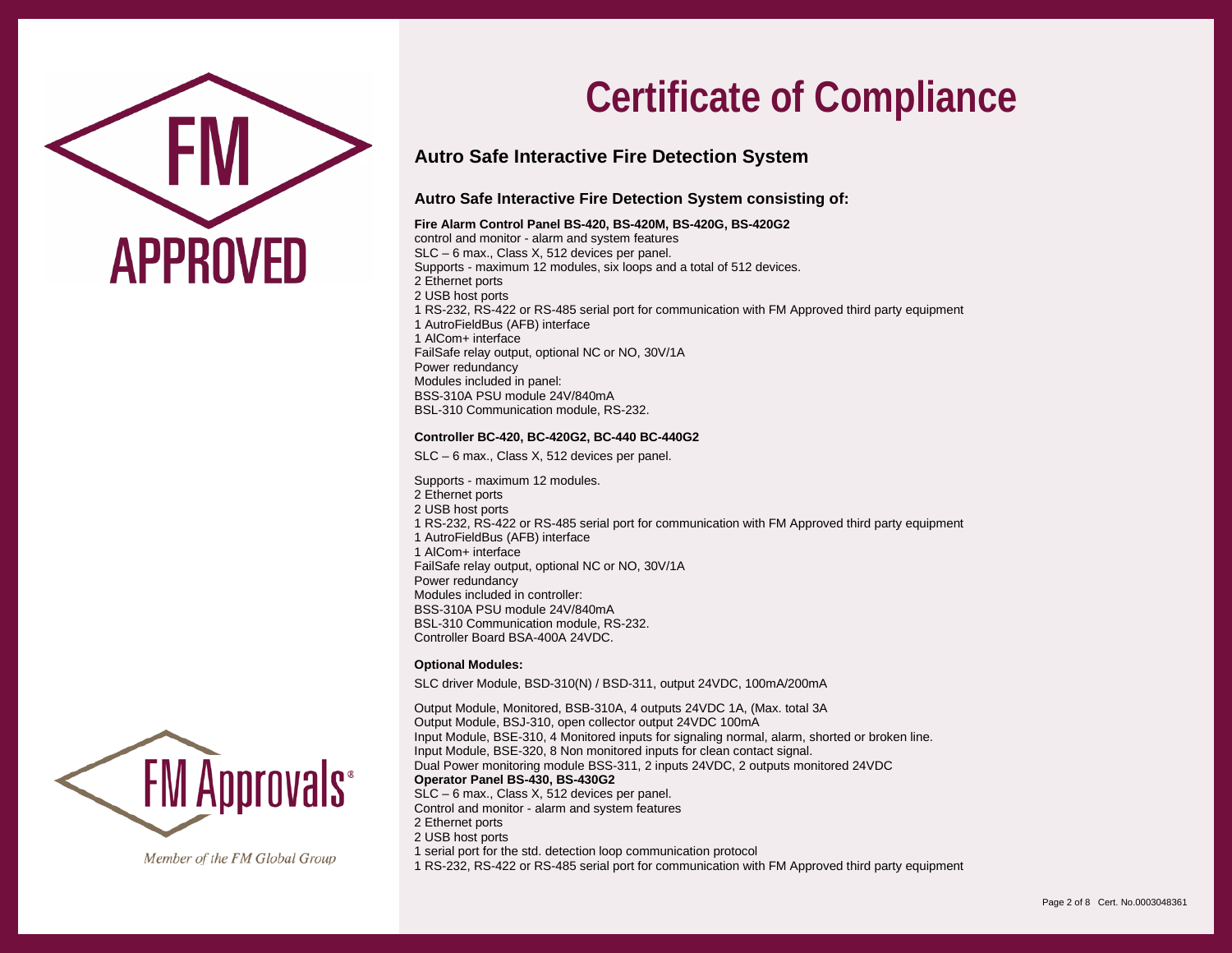

1 AutroFieldBus (AFB) interface FailSafe relay output, optional NC or NO, 30V/1A **Repeater Panel BU-BV-420, BU-BV-420G2**

Fire Brigade or Information Panel - Dipswitch selectable

Fire Brigade Panel - displays alarms, control of alarms and receipt added information for operation zone. Information Panel provides information related to the defined operation zone(s) only.

#### **Ethernet switches for inter panel communication [optional for rack mounting:**

| <b>SWITCH TYPE</b>      | <b>DESCRIPTION</b>                                |
|-------------------------|---------------------------------------------------|
| FL SWITCH SFNT 4TX/FX   | 4 RJ45 PORTS, 1 FIBER OPTIC MULTI-MODE PORT (SC)  |
| FL SWITCH SFNT 8TX      | 8 RJ45 PORTS                                      |
| FL SWITCH SFNT 7TX/FX   | 7 RJ45 PORTS, 1 FIBER OPTIC MULTI-MODE PORT (SC)  |
| FL SWITCH LM 5TX        | 5 RJ45 PORTS                                      |
| FL SWITCH LM 4TX/FX     | 4 RJ45 PORTS, 1 FIBER OPTIC MULTI-MODE PORT (SC)  |
| FL SWITCH LM 4TX/2FX    | 4 RJ45 PORTS, 2 FIBER OPTIC MULTI-MODE PORT (SC)  |
| FL SWITCH LM 4TX/FX SM  | 4 RJ45 PORTS, 1 FIBER OPTIC SINGLE-MODE PORT (SC) |
| FL SWITCH LM 4TX/2FX SM | 4 RJ45 PORTS, 2 FIBER OPTIC SINGLE-MODE PORT (SC) |
| FL SWITCH SFNB 8TX      | 8 RJ45 PORTS                                      |
| FL SWITCH SFN 7TX/FX    | 7 RJ45 PORTS, 1 MULTIMODE PORT                    |
| FL SWITCH SFN 6TX/2FX   | 6 RJ45 PORTS, 2 MULTIMODE PORTS                   |

#### **Power Supply Unit BPS-410**

24V/10A power supply Power Board BSF-400: AutroFieldBus interface 115VAC /230VAC input 6 outputs 24VDC (max. 2A each) 1 fault relay output, optional NC or NO, 30V/1A

#### **I/O units:**

BN-221/01 Extinguishing control unit BN-221/02 Monitored output unit, 7A relay BN-300 Input unit with SelfVerify BN-304 Single monitored Input/Output unit BN-310 Single Relay Output unit BNB-331 Conventional loop interface BN-320 Interface unit with SelfVerify BN-320/02 Door control unit BN-320,04 Monitoring and control unit BN-320/05 Sprinkler control unit BNB-330/01 Conventional loop interface module BNB-330/A Conventional loop interface

#### **Ancillary devices**

BU-47 Remote alarm indicator, parallel indicator to detector alarm LED

#### **Notification Appliances:**

BBR-200 Addressable loop sounder BBR-110 Addressable socket sounder

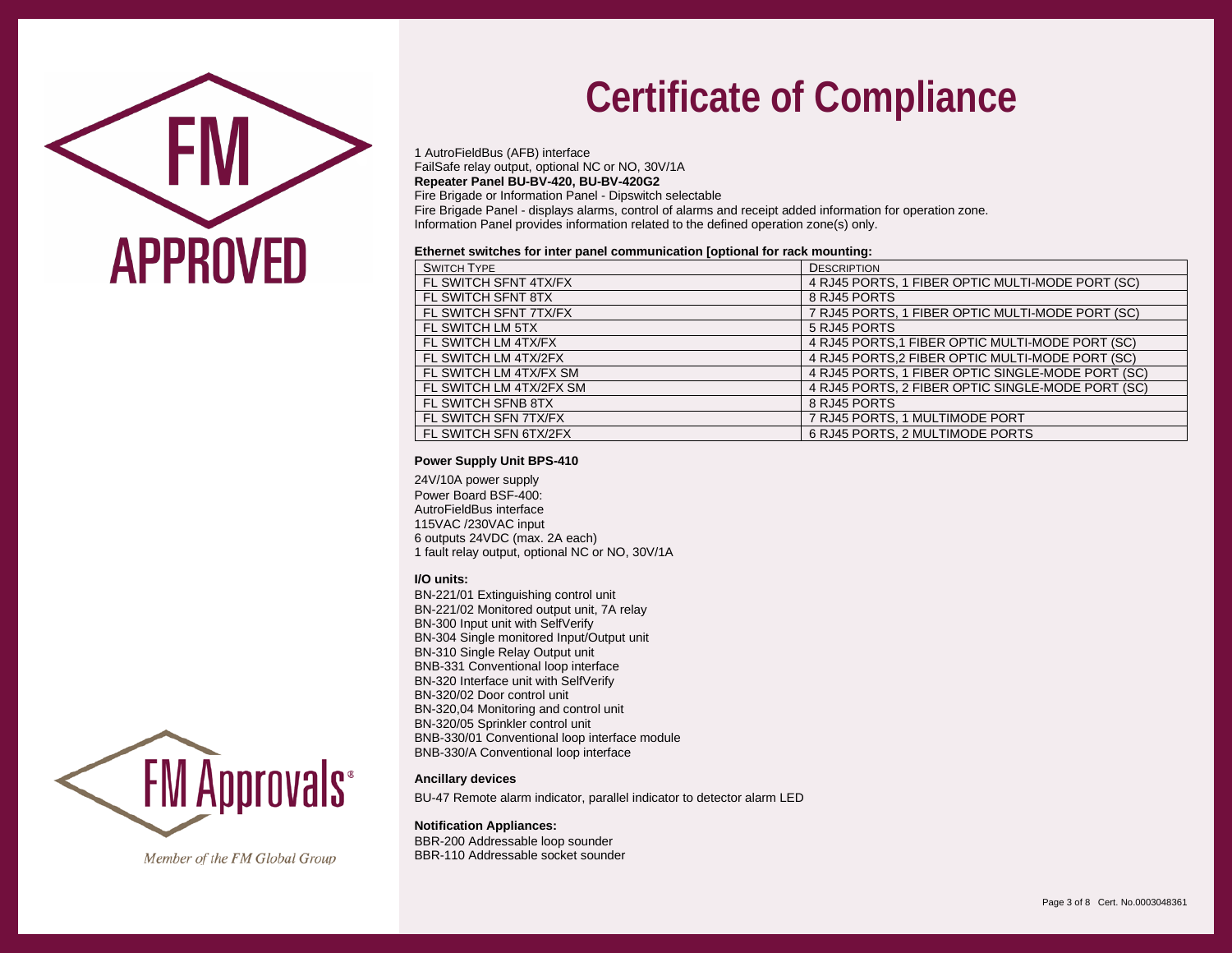

#### **Powerloop equipment:**

BSD-321 RS485 Protocol converter BSD-340/1 (rack mount), BSD-340/2 (DIN rail mount) Powerloop driver 30V/100W BN-342/1 (rack mount), BN-342/2 (DIN rail mount) Powerloop 4-20mA Input unit for 3rd party FM approved detectors.

The following devices have been FM Approvals tested for compatibility with Autrosafe 4 System.]

#### **Loop units, Field equipment**

Heat detectors AL Com addressable initiating BD-series devices rated 130°F (56°C) BD-series: BD-200 interactive heat detector BD-300 interactive heat detector with SelfVerify function BD-500 interactive heat detector with SelfVerify function BD-501 interactive heat detector with SelfVerify function, IP56 RTI classification when detector set to fixed is Quick with 6m x 6m spacing (20 x 20 ft) RTI classification when detector set to rate compensated is V2Fast with 10m x 10m spacing (35 x 35 ft)

#### **Smoke detectors BH-series:**

BH-200 interactive photoelectric smoke detector BH-300, BH-500, BH-500/S, BH-500/N interactive photoelectric smoke detectors with SelfVerify function Multisensor detectors BH-series: BH-220 interactive smoke detector with thermistor heat detection BH-320 interactive smoke detector with thermistor heat detection. With SelfVerify function. BH-520 interactive smoke detector with thermistor heat detection. With SelfVerify function.

#### **Detector Bases and accessories:**

BWA-100 Detector base BWP-100/20, BWP-100/25 Conduit box for detector base with cable glands 20/25m BWP-143A Duct sampling unit, for use with smoke BH – series smoke detectors BJ-358/100 Pipe Kit, sampling pipe

#### **Manual Call points:**

BF-300V2 Interactive MCP BF-500V2/EX Interactive MCP Exia BF-510WP-H Interactive MCP, IP52 [without cover], IP55 with cover] BF-501/EX Interactive MCP, IP66 BF-502/EX Interactive MCP, IP66 BF-503/EX Interactive MCP, IP66

Addressable detectors can be optionally configured to drive a BU-47 remote addressable indicator.

Optional addressable sounder/indicator BBQ-230/CL, connects and programmed to the SLC to operate in parallel with one or several (a group of) detectors. Neither indicator is intended for evacuation signaling.

BS-420 system firmware version 4.4.X [includes optional panels: BS-430 or BS-430G2 Operator Panel, BU-BV-420 or BU-BV-420G2 Repeater Panel, BU-110 Fire Brigade Loop Panel and BV-110 Information Loop Panel]

BX-4XX [X=alpha designation] controls are suitable for operation in ambient temperatures from 32° to 140°F (0° to 60°C); the BD series heat detectors operate from -4° to 125°F (-20° to 52°C); all other peripheral devices are rated at -4° to 158°F (-20° to 70°C).

See also: Automatic Releases for Extinguishing Systems and Other Fire Protection Equipment listing.

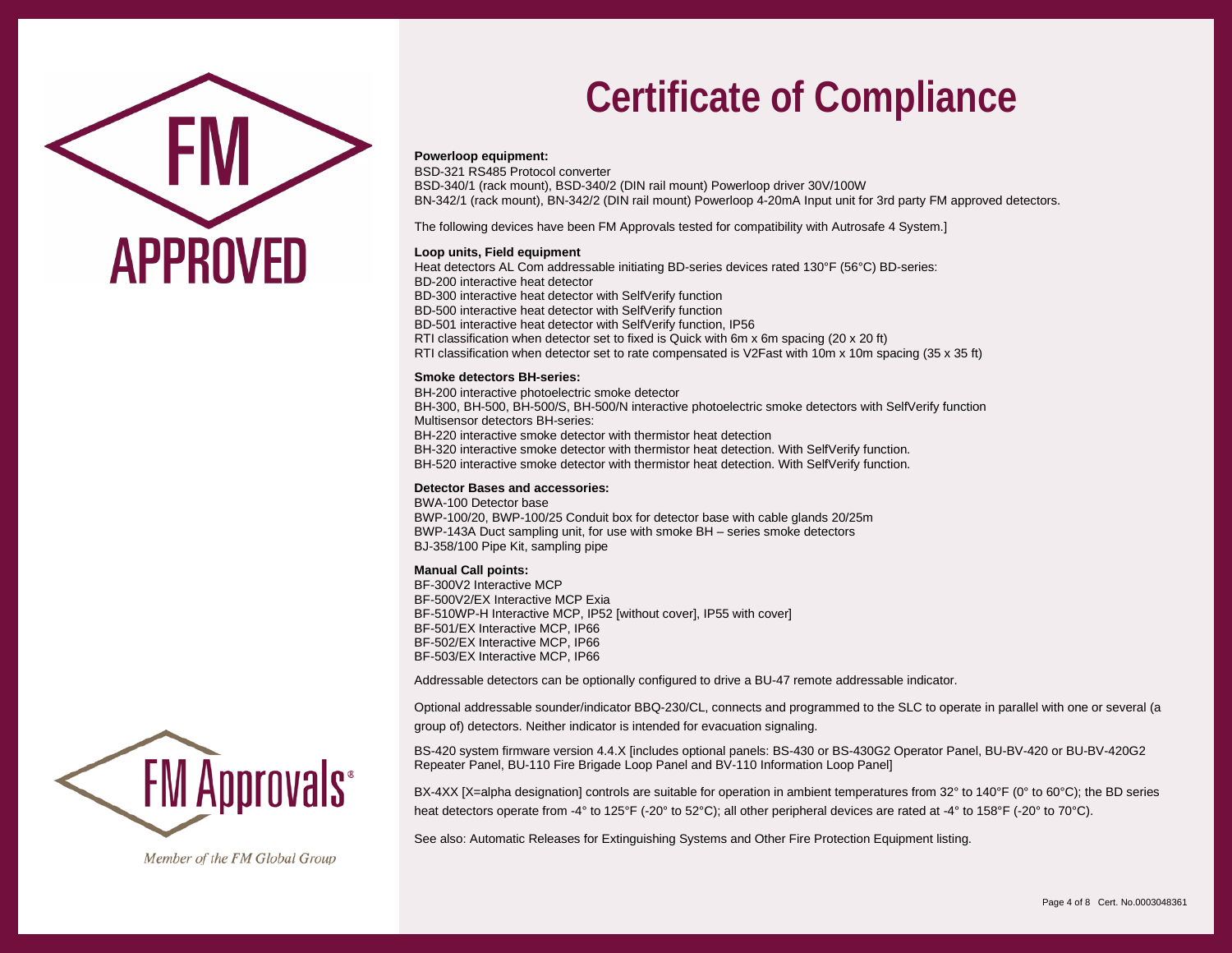

Electrical Signaling Signaling Systems (Fire) Local Protective Signaling Local Protective Signaling

## **Autro Safe Interactive Fire Detection System**

**Autro Safe Interactive Fire Detection System consisting of:**

#### **Fire Alarm Control Panel BS-420, BS-420M, BS-420G, BS-420G2**

control and monitor - alarm and system features SLC – 6 max., Class X, 512 devices per panel. Supports - maximum 12 modules, six zones and a total of 512 devices. 2 Ethernet ports 2 USB host ports 1 RS-232, RS-422 or RS-485 serial port for communication with FM Approved third party equipment 1 AutroFieldBus (AFB) interface 1 AlCom+ interface FailSafe relay output, optional NC or NO, 30V/1A Power redundancy Modules included in panel: BSS-310A PSU module 24V/840mA BSL-310 Communication module, RS-232

### **Controller BC-420, BC-420G2, BC-440 BC-440G2**

SLC – 6 max., Class X, 512 devices per panel. Supports - maximum 12 modules. 2 Ethernet ports 2 USB host ports 1 RS-232, RS-422 or RS-485 serial port for communication with FM Approved third party equipment 1 AutroFieldBus (AFB) interface 1 AlCom+ interface FailSafe relay output, optional NC or NO, 30V/1A Power redundancy Modules included in controller: BSS-310A PSU module 24V/840mA BSL-310 Communication module, RS-232. Controller Board BSA-400A 24VDC.

### **Optional Modules:**

SLC Driver Module, BSD-310(N)/BSD-311, 1 AL Com, configurable for Class X or Class B signaling, max. 127 devices, output 24VDC, 100mA/200mA

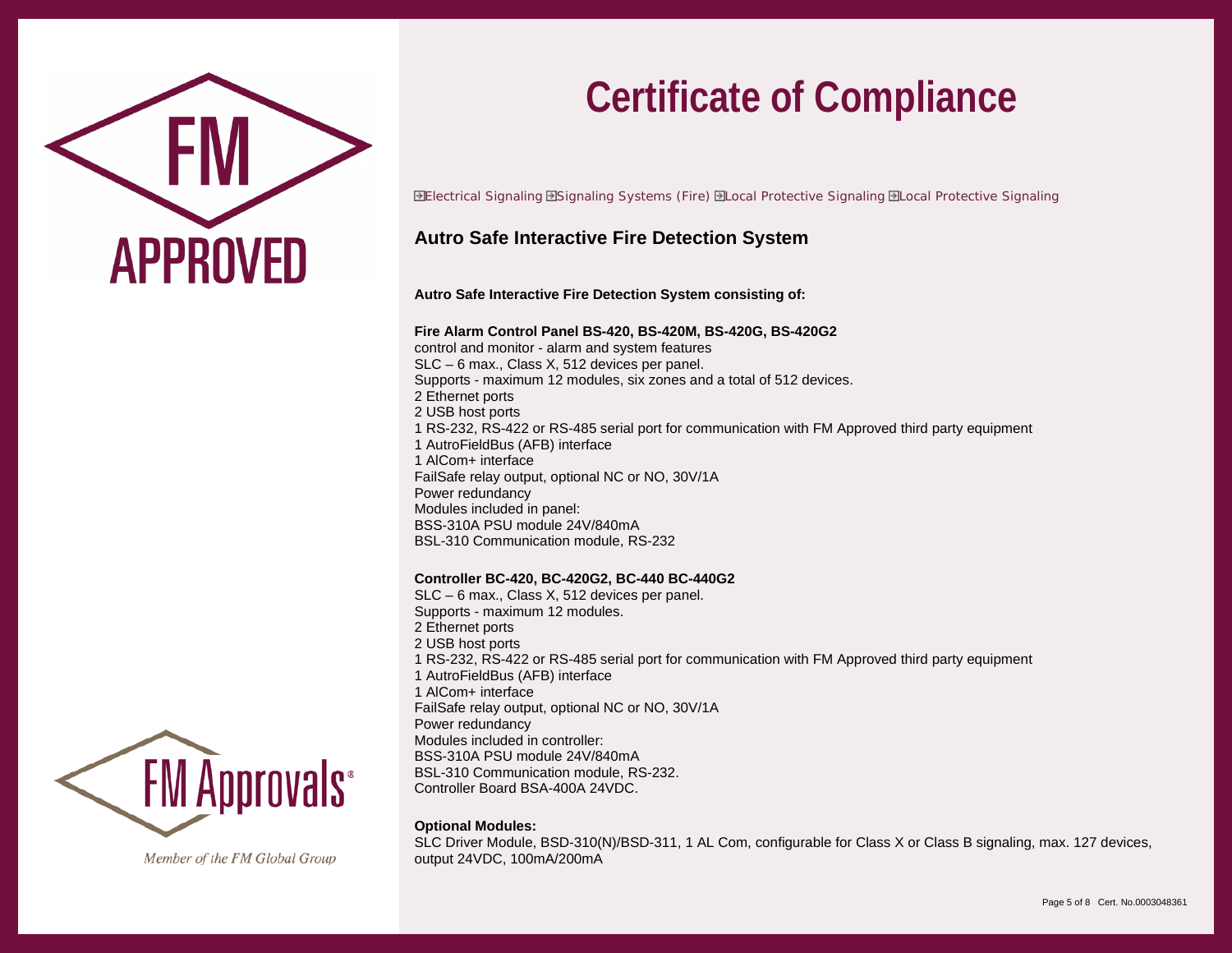

Output Module, Monitored, BSB-310A, 4 outputs 24VDC 1A, 3A max. Output Module, BSJ-310, 8 x open collector output 24VDC 100mA Input Module, BSE-310, 4 x Monitored inputs for signaling normal, alarm, shorted or open line Input Module, BSE-320, 8 x Non monitored inputs for clean contact signal.

### **Operator Panel BS-430, BS-430G2**

SLC – 6 max., Class X, 512 devices per panel.

Control and monitor - alarm and system features:

- 2 Ethernet ports
- 2 USB host ports
- 1 serial port for the std. detection loop communication protocol
- 1 RS-232, RS-422 or RS-485 serial port for communication with FM Approved third party equipment
- 1 AutroFieldBus (AFB) interface

FailSafe relay output, optional NC or NO, 30V/1A

## **Repeater Panel BU-BV-420, BU-BV-420G2**

Fire Brigade or Information Panel - Dipswitch selectable Fire Brigade Panel - displays alarms, control of alarms and receipt added information for operation zone. Information Panel provides information related to the defined operation zone(s) only.

**Ethernet switches for inter panel [Class A] communication requires use of the appropriate Ethernet switches, and at least two fiber optic communication lines between the panels from among the following:**

| <b>Switch Type</b>      | <b>Description</b>                                |
|-------------------------|---------------------------------------------------|
| FL SWITCH SFNT 5TX      | 5 RJ45 ports                                      |
| FL SWITCH SFNT 4TX/FX   | 4 RJ45 ports, 1 fiber optic multi-mode port (SC)  |
| FL SWITCH SFNT 8TX      | 8 RJ45 ports                                      |
| FL SWITCH SFNT 7TX/FX   | 7 RJ45 ports, 1 fiber optic multi-mode port (SC)  |
| FL SWITCH LM 5TX        | 5 RJ45 ports                                      |
| FL SWITCH LM 4TX/FX     | 4 RJ45 ports, 1 fiber optic multi-mode port (SC)  |
| FL SWITCH LM 4TX/2FX    | 4 RJ45 ports, 2 fiber optic multi-mode port (SC)  |
| FL SWITCH LM 4TX/FX SM  | 4 RJ45 ports, 1 fiber optic single-mode port (SC) |
| FL SWITCH LM 4TX/2FX SM | 4 RJ45 ports, 2 fiber optic single-mode port (SC) |

## **Repeater Panel BU-110, BV-110, loop powered**

Fire Brigade Panel BU-110 powered from detector loop, displays alarms, control of alarms and receipt added information for operation zone.

Information Panel BV-110 powered from detector loop provides information related to the defined operation zone(s) only.

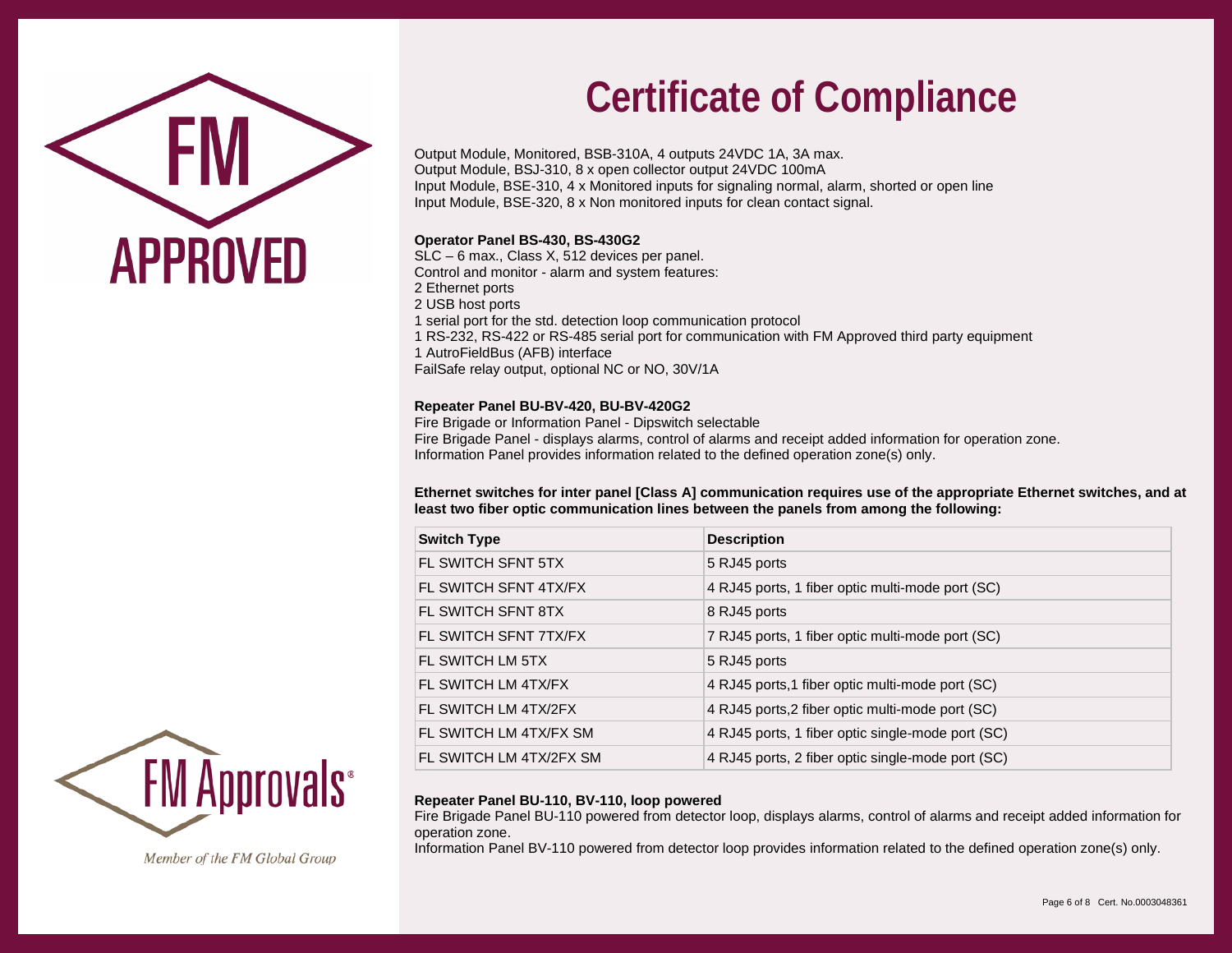

## **Power Cabinet BP-405**

Supervised PSU 24V/5A, 6 outputs 24VDC, max 2A each (max. 5A total) 115VAC/230VAC input 1 fault relay output, optional NC or NO, 30V/1A 2x12V, 18Ah batteries [field installed]

### **Power Supply Unit BPS-405**

Supervised PSU 24V/5A, 6 outputs 24VDC, max 2A each (max. 5A total) 115VAC /230VAC input 1 fault relay output, 30V/1A, optional NC or NO.

### **Power Supply Unit BPS-410**

24V/10A power supply Power Board BSF-400: AutroFieldBus interface 115VAC /230VAC input 6 outputs 24VDC (max. 2A each) 1 fault relay output, optional NC or NO, 30V/1A

### **SLC Devices, Appliances, Field equipment**

Heat detectors AL Com addressable initiating BD-series devices rated 130°F (56°C): BD-200 interactive heat detector BD-300 interactive heat detector with SelfVerify function BD-500 interactive heat detector with SelfVerify function BD-501 interactive heat detector with SelfVerify function, IP56 RTI classification when detector set to fixed is Quick with 6m x 6m spacing (20 x 20 ft) RTI classification when detector set to rate compensated is V2Fast with 10m x 10m spacing (35 x 35 ft)

### **Smoke detectors BH-series:**

BH-200 interactive photoelectric smoke detector BH-300, BH-500, BH-500/S, BH-500/N interactive photoelectric smoke detectors with SelfVerify function Multisensor detectors BH-series: BH-220 interactive smoke detector with thermistor heat detection BH-320 interactive smoke detector with thermistor heat detection. With SelfVerify function. BH-520 interactive smoke detector with thermistor heat detection. With SelfVerify function.

#### **Flame detectors:**

BG-201 interactive dual IR flame detector BG-21 conventional dual IR flame detector